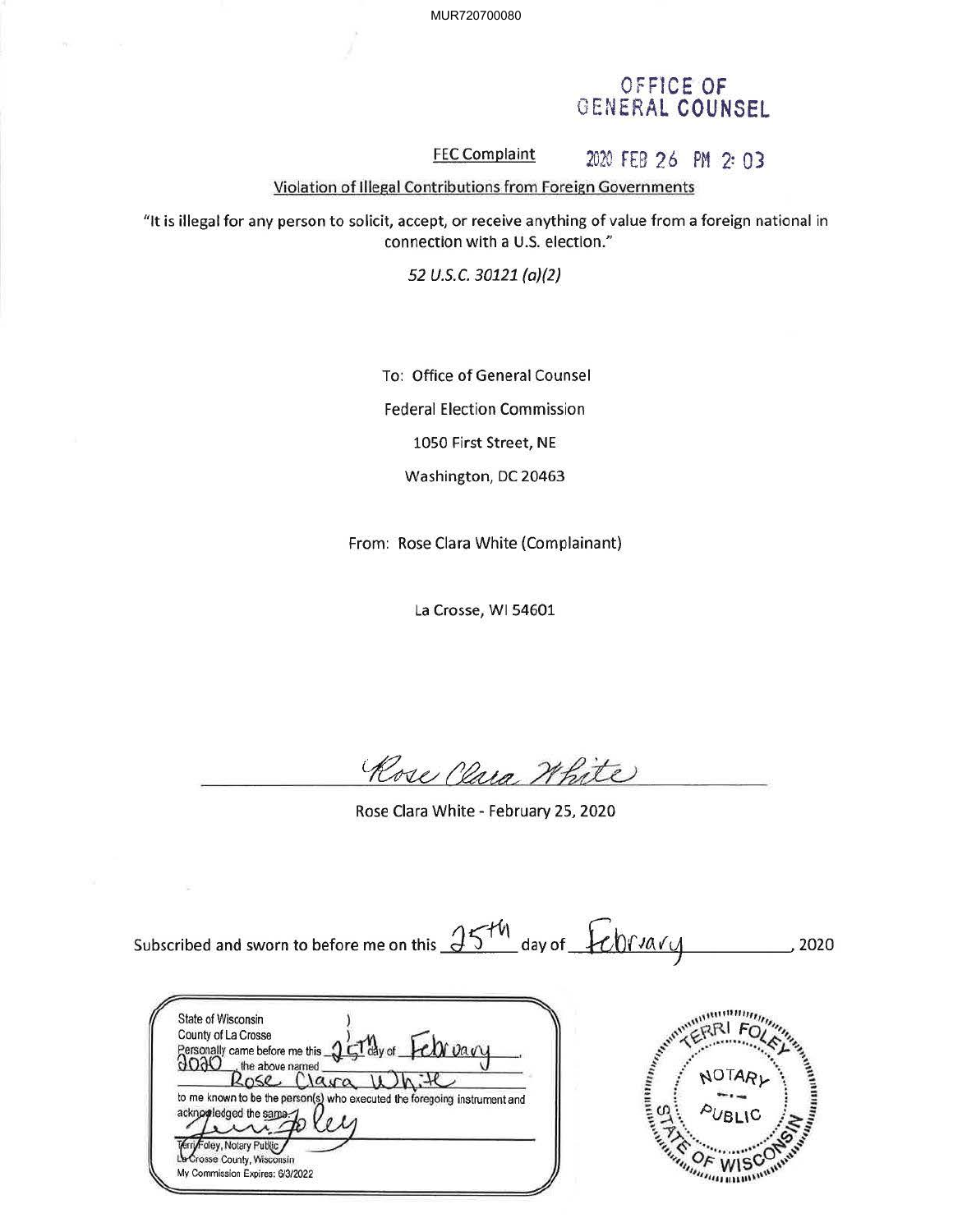1. Republican presidential candidate, Donald John Trump (respondent) solicited help from a foreign government (I believe) as part of a political strategy to harm his 2016 general election opponent, Secretary of State Hillary Clinton:

C-Span and The New York Times -

 $\alpha$  ,  $\alpha$  ,  $\alpha$  ,  $\alpha$  ,  $\alpha$ 

July 27, 2016- (from the podium): "Russia, if you're listening, I hope you're able to find the 30,000 (Hillary Clinton) e-mails that are missing."

Twitter.com/cspan/status/758320094619381760

https://www.nytimes.com/2016/07/28/us/politics/donald-trump-russia-clinton-emails.html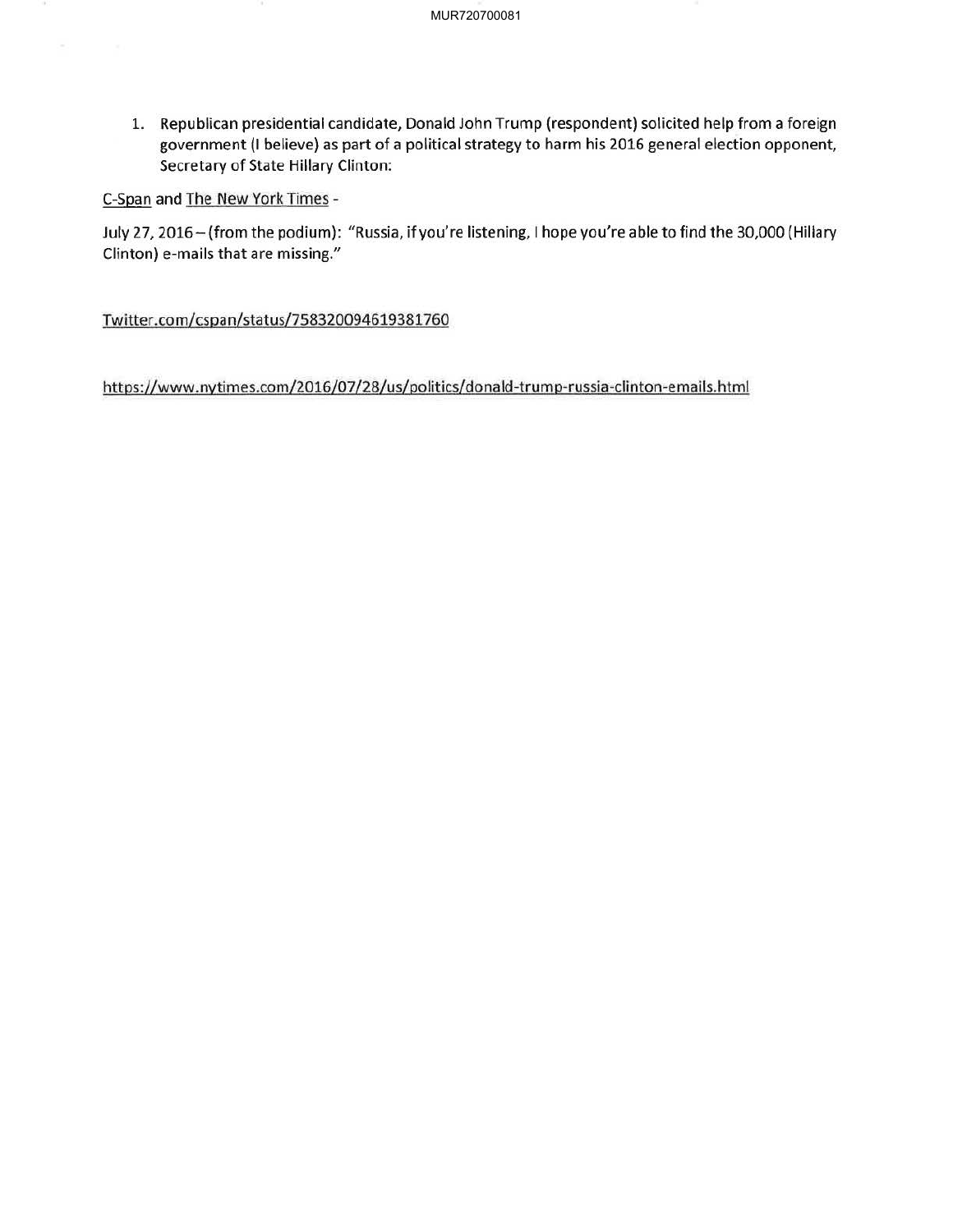$\sim 10^{-1}$ 

 $\sim$ 

Rose White (complainant), FEC Violation, 2/4/2020, Page 2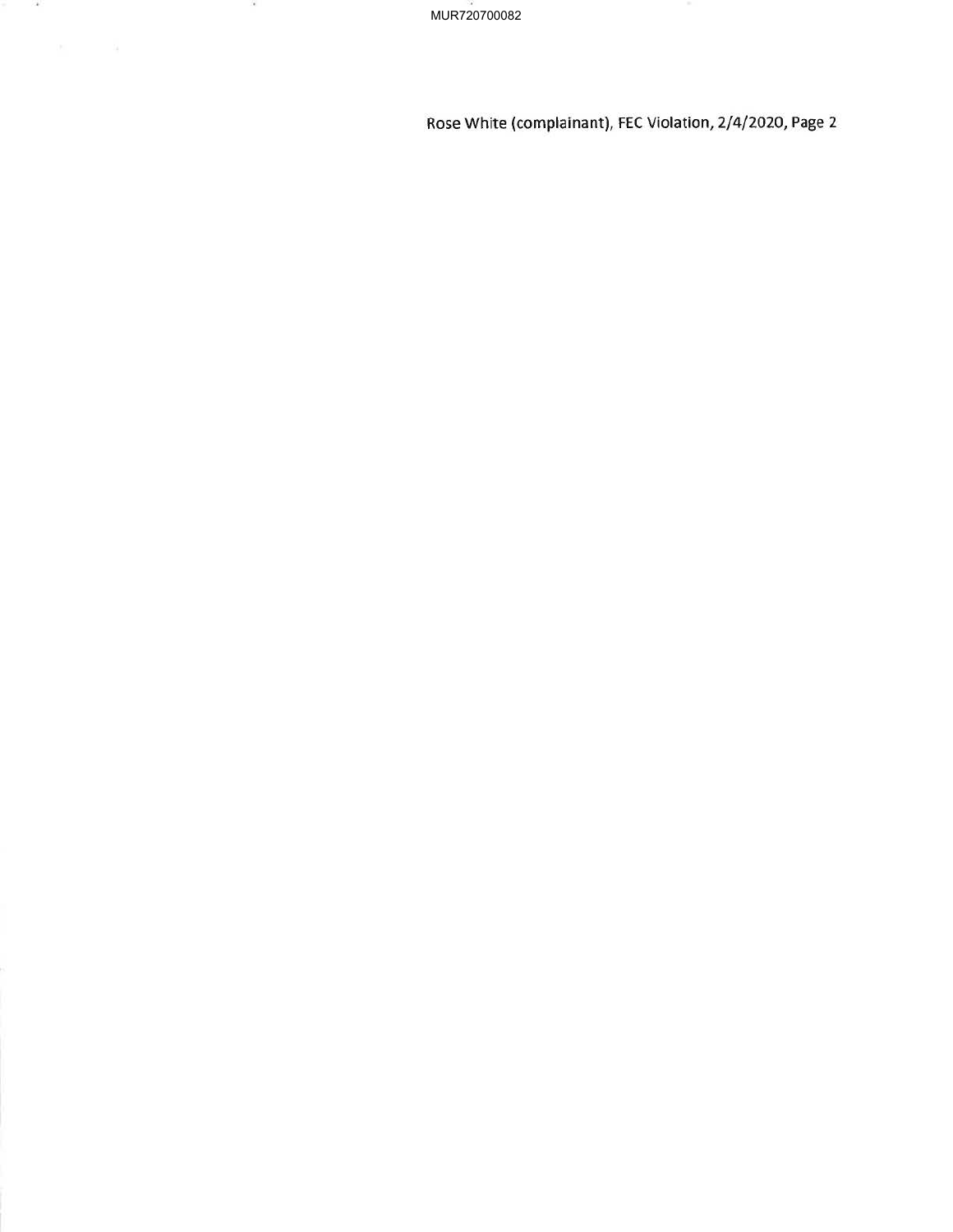$\sim$ 

 $\langle \hat{a} \rangle^2$ 

 $\sim$ 

Rose White (complainant), FEC Violation, 2/4/2020, Page 3

 $\label{eq:1.1} \mathcal{F}(\mathcal{F}) = \mathcal{F}(\mathcal{F})$ 

 $\pm 1$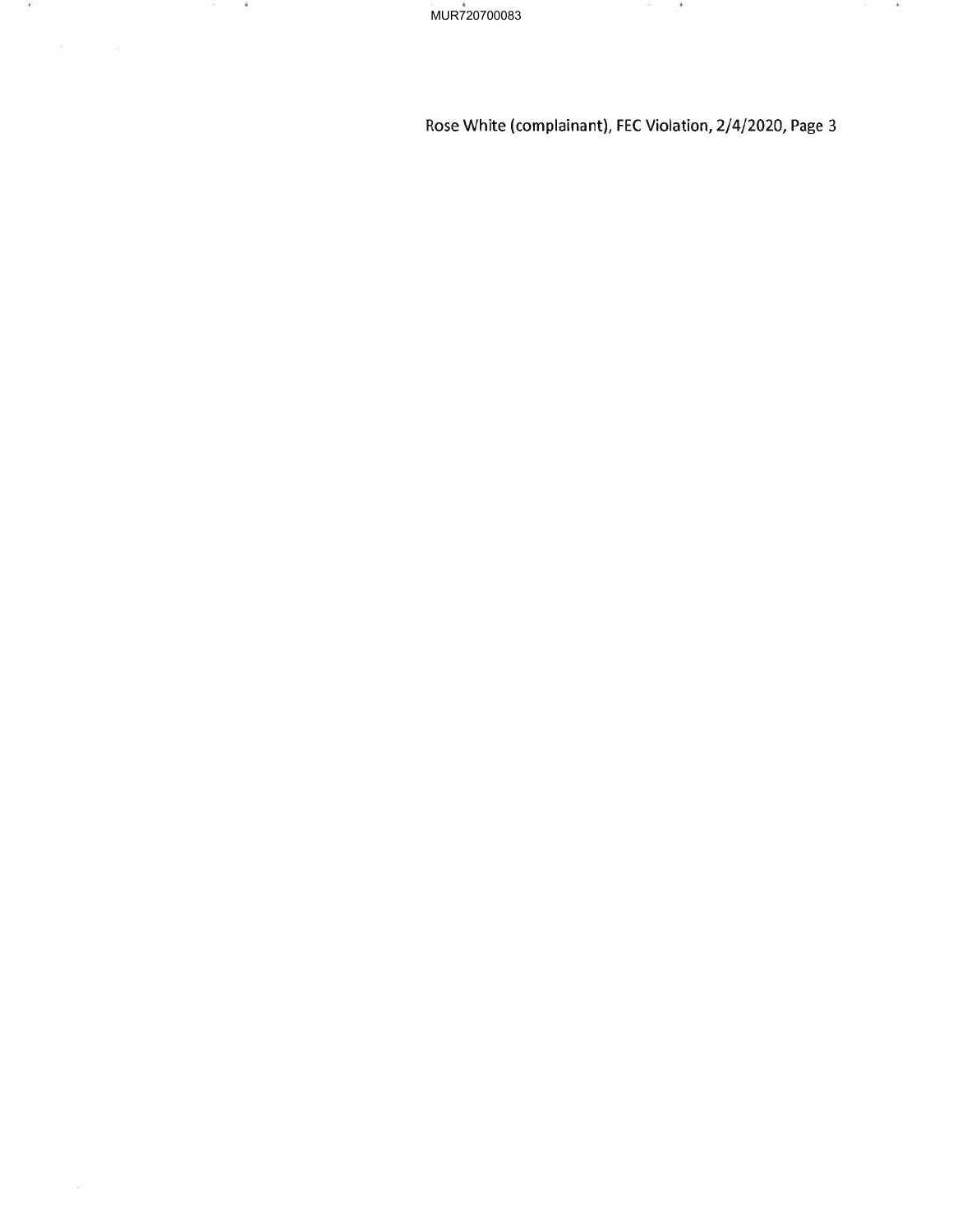$\mathcal{A}$ 

 $\mathcal{L}^{\mathcal{L}}(\mathcal{L}^{\mathcal{L}}(\mathcal{L}^{\mathcal{L}}(\mathcal{L}^{\mathcal{L}}(\mathcal{L}^{\mathcal{L}}(\mathcal{L}^{\mathcal{L}}(\mathcal{L}^{\mathcal{L}}(\mathcal{L}^{\mathcal{L}}(\mathcal{L}^{\mathcal{L}}(\mathcal{L}^{\mathcal{L}}(\mathcal{L}^{\mathcal{L}}(\mathcal{L}^{\mathcal{L}}(\mathcal{L}^{\mathcal{L}}(\mathcal{L}^{\mathcal{L}}(\mathcal{L}^{\mathcal{L}}(\mathcal{L}^{\mathcal{L}}(\mathcal{L}^{\mathcal{L$ 

Rose White (complainant), FEC Violation, 2/4/2020, Page 4

the control of the

 $\Delta$  :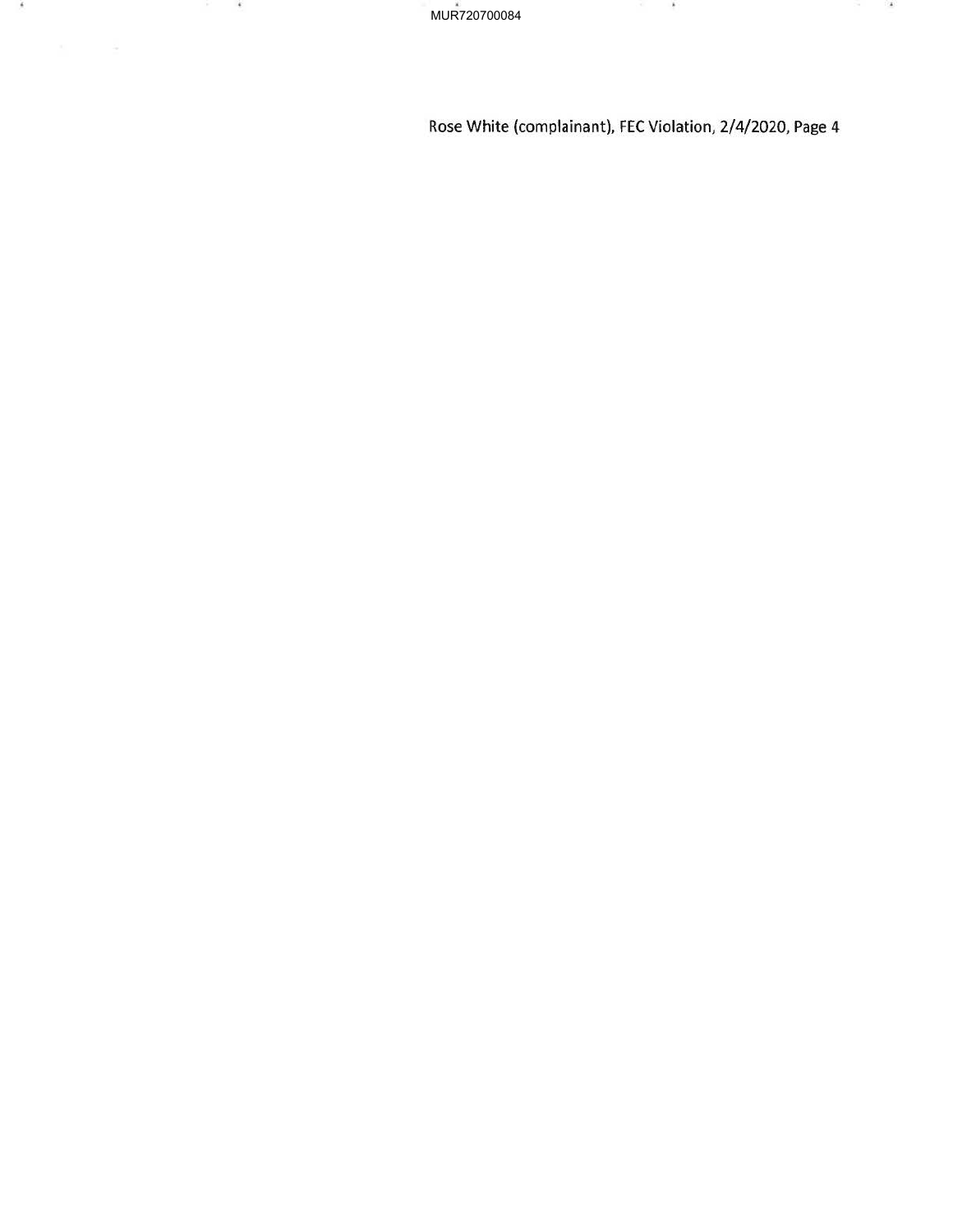$\sim$ 

 $\sim$ 

 $\sim -\frac{1}{2}$  .  $U_{\rm{in}}$ 

 $\sim$ 

Donald Trump: "Russia, if you're listening, I hope you're able to find the 30,000 emails that are missing." 10:16 AM· Jul 27, 2016·Twitter Web Client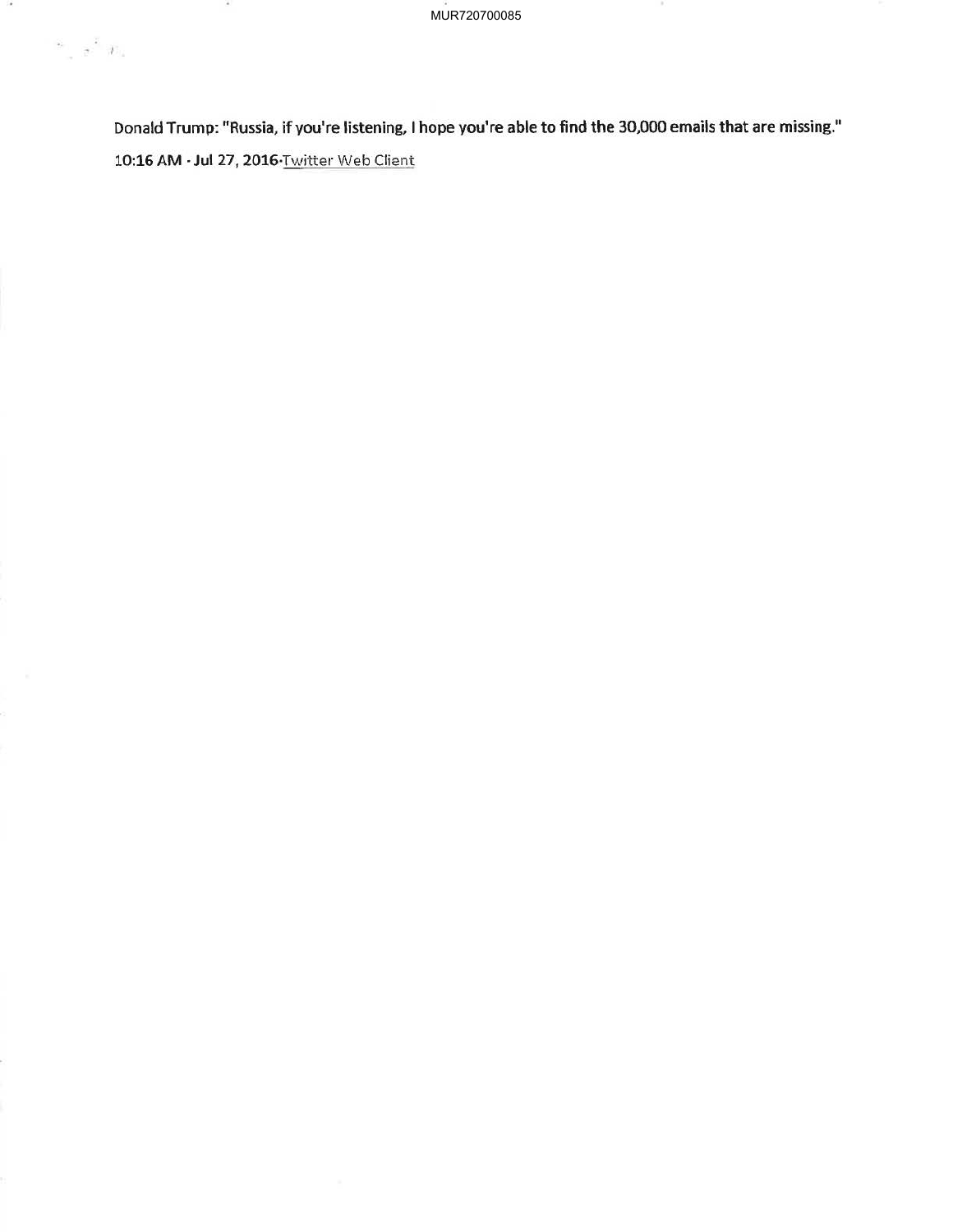March 10, 2020

Rose Clara White

la Crosse, WI 54601

Federal Election Commission Office of Complaints Examination and legal Admin. Attn: Christal Dennis, Paralegal 1050 First Street, NE Washington, DC 20463

Please include the enclosed additional documents in my complaint alleging possible violations of the Federal Election Campaign Act of 1971, as amended, by U.S. President Donald John Trump.

Before the 2016 presidential election, I watched the President solicit "something of value from a foreign national in connection with an election." On television on July 27, 2016, he said, "Russia, if you're listening, I hope you're able to find the 30,000 (Hillary Clinton) emails that are missing." Thereafter, I believe Russia began to try to search out those e-mails.

Rose Clara Whii

#### Rose Clara White - March 10, 2020

Su

STATE OF WISCONSIN ) ss COUNTY OF LA CROSSE)

Personally appeared before me this  $\overline{\smash{\bigtriangleup}}$  day of  $Markch$ , 2020, the above named known to me to be the person(s) who executed the foregoing instrument and acknowledged the same.

Sondra Craig, Notary Public La Crosse County, WI My Commission Expires: 11/11/2021



 $1$  y L'' f E. L i; t- <sup>~</sup>i : .. *(: ;::* j i <sup>I</sup>~ ,

NALHAR 12 FE12: 07